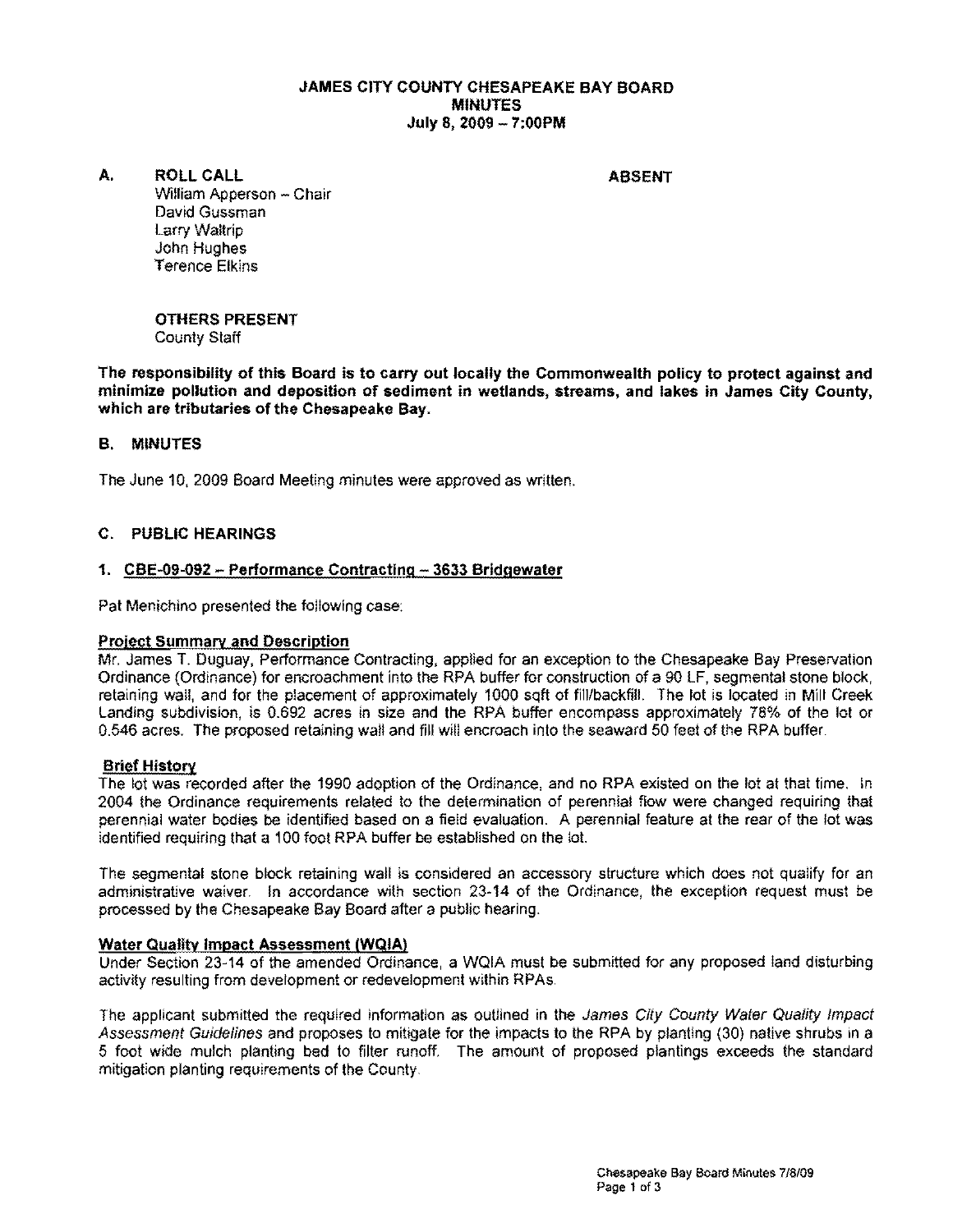## Recommendations

The issue before the Board was the 90 LF of wall and approximately 1000 sqft of fill within the RPA buffer. The Board was to determine whether or not this was consistent with the spirit and intent of the Ordinance and make a finding based upon the criteria outlined in Section 23-14(c) of the Ordinance.

To be consistent with the Ordinance requirements, staff could not support the approval of this exception request for an accessory structure but, offered the following information as guidance to the Board concerning the application.

- 1. The applicant applied for an exception to allow for 90 LF of segmental stone block retaining wall and approximately 1000 sqft of fill.
- 2. The applicant submitted an RPA mitigation planting plan that exceeded the standard mitigation planting requirements of the County.
- 3. Staff evaluated the potential adverse impacts of the proposal and determined them to be minimal.

In the past, the Board had granted exceptions for accessory structures within the RPA buffer.

If the Board voted to approve the exception request, staff recommended that the following conditions be incorporated into the approval:

- 1. The applicant must obtain all other permits required from agencies that may have requiatory authority over the proposed activities, including a James City County building permit if required.
- 2. The plan should be revised to require the installation of filter cloth behind the wall and all stone backfill material shall be washed number 57 stone.
- 3. The RPA Mitigation Plan should be revised to include the installation of (2) native trees as replacement for the (1) 18" tree proposed for removal.
- 4. The (30) mitigation shrubs proposed shall be 3-5 gallon size, and 15"-18" tall minimum. The species of the shrubs shall be approved by the Environmental Division prior to installation.
- 5. Full implementation of the RPA Mitigation Plan and any additional Board mitigation requirements shall be guaranteed through the provisions of the Ordinance contained in Sections 23-10(3) d. and 23-17(c), a form of surety satisfactory to the County Attorney.
- 6. This exception request approval shall become null and void if construction has not begun by July 8, 2010.

Mr, Hughes asked if the property was currently washing into the wetlands.

Me Menichino stated the retaining wall would eliminate the slope and the runoff.

Mr. Apperson opened the public hearing and closed the public hearing as no one wished to speak.

Mr. Hughes stated and all Board members agreed, the request looked like an improvement to the property.

Mr. Hughes made a motion to adopt the resolution granting the Chesapeake Bay Exception for case number CBE-09-092 on tax parcel #3841770006.

The motion was approved by a 5-0 vote.

### 2. CBE-09-095 - Moon/ Cason's Home - 219 St Cuthbert

Pat Menichino presented the following memo to the Board:

#### Project Summary and Description

John C. and Joan M. Moon applied for an exception to the Chesapeake Bay Preservation Ordinance (Ordinance) for approximately 3359 sqft of impervious encroachment into the RPA buffer, for construction of a new single family residence, attached deck, and patio. The lot is located in Fords Colony Subdivision. Following the Ordinance revisions in 2004, a perennial feature and wetlands adjacent to the rear of the property were identified thereby requiring a 100' RPA buffer.

### Brief History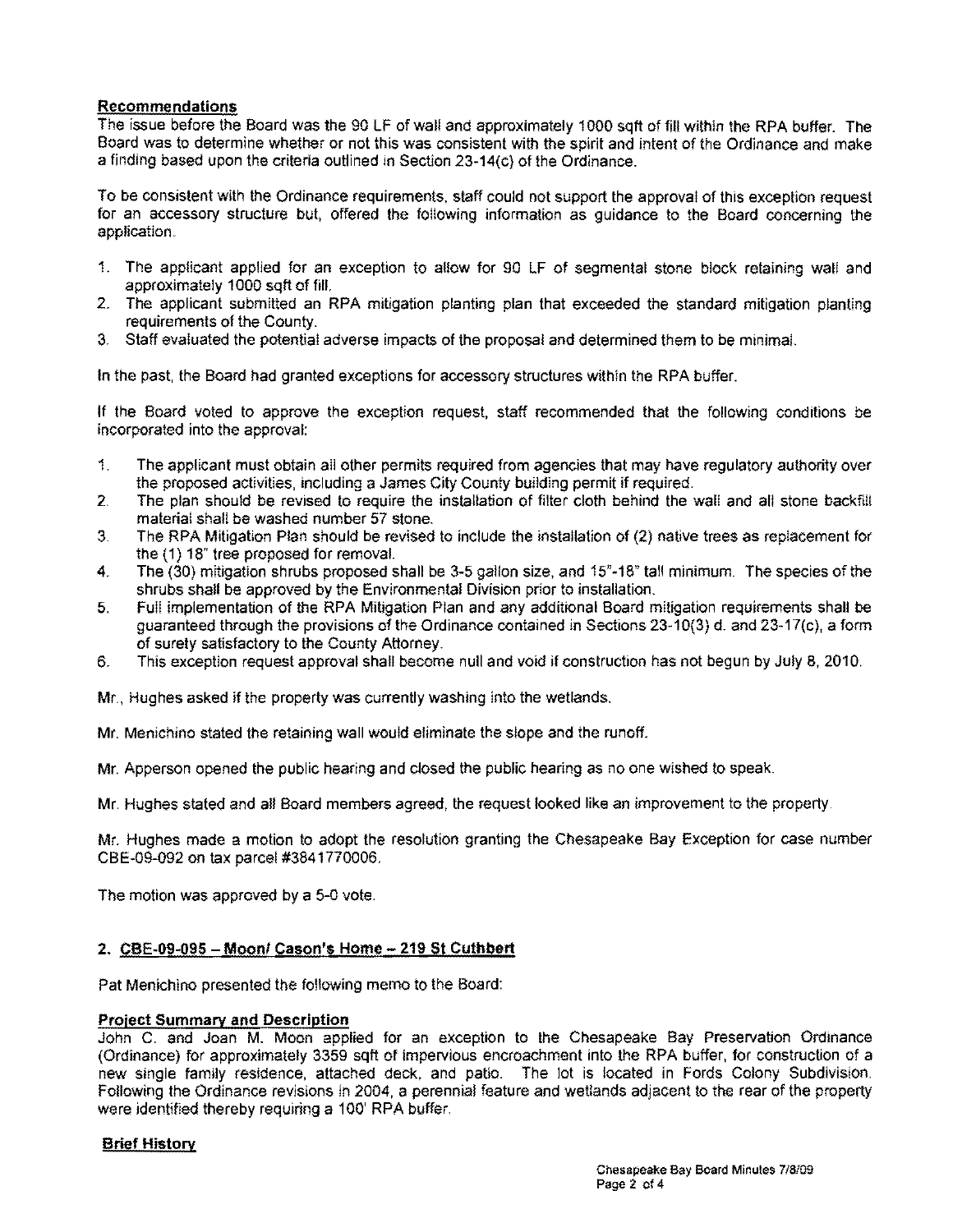The lot is 0.331 acres in size and was recorded after the 1990 adoption of the Ordinance. No RPA existed on the lot at that time. In 2004 the Ordinance requirements related to the determination of perennial flow were changed requiring that perennial water bodies be identified based on a field evaluation. A perennial feature at the rear of the lot was identified requiring establlshment of a 100 foot RPA buffer that encompasses about 80% of the lot or.266 acres.

The exception request is for a single family residence that will encroach Into the seaward 50' RPA buffer which according to the Ordinance does not qualify for an administrative exception. In accordance with section 23-14 of the Ordinance, the exception must be processed by the Chesapeake Bay Board after a public hearing.

### **Water Quality Impact Assessment (WQIA)**

Under Section 23-14 of the amended Ordinance, a WQIA must be submitted for any proposed land disturbing activity resulting from development or redevelopment within RPAs.

The applicant submitted the required information as outlined in the James City County Water Quality Impact Assessment Guidelines and proposes to mitigate for the impacts to the RPA by planting, (8) native canopy tree, and (16) native understory trees and (26) native shrubs, in the RPA on the lot to help filter nonpoint source pollution. The amount of native plantings proposed meets the standard mitigation planting requirements of the County. In addition, the applicant has proposed the installation of an infiltration trench BMP, 3' wide  $x$  2'deep  $x$ 51' in length to capture runoff from the imperious areas.

#### **Recommendations**

Staff evaluated the potential adverse impacts of this proposal and determined them to be moderate and the proposed RPA mitigation should adequately mitigate any impacts.

The Issue before the Board is the addition of the 3359 sqft of impervious area within the RPA buffer. The Board is to determine whether or not this is consistent with the spirit and intent of the Ordinance and make a finding based upon the criteria outlined in Section 23-14(c) of the Ordinance.

The Board has in the past reviewed and granted exceptions for single family residences within the 50' seaward RPA buffer.

If the Board votes to approve the exception request, staff recommends the following conditions be incorporated into the approval:

- 1. The applicant must obtain all other permits required from agencies that may have regulatory authority over the proposed activities, including a James City County building permit if required.
- 2. The mitigation trees shall be a minimum of 1" in caliper and 6'-7' tall, all mitigation shrubs shall be 3-5 gallon size, and 15"-18" tall minimum. The species of the shrubs shall be approved by the Environmental Division prior to installation.
- 3. Full implementation of the RPA Mitigation Plan submitted with the WQIA and any additional Board mitigation requirements shall be guaranteed through the provisions of the Ordinance contained in Sections 23-10(3) d. and 23-17(c), a form of surety satisfactory to the County Attorney.
- 4. This exception request approval shall become null and void if construction has not begun by July 8, 2010.

Mr. Gussman asked if the infiltration trench would require maintenance

Mr. Waltrip asked if the runoff had to be directed to the inlets or would the entire trench function as a filtering device.

Mr. Menichino stated the proposed trench would require a minimal amount of maintenance around the drain. The trench was stone filled and if it filled up during a storm event, It would overflow. He reminded the Board that this proposed trench was in addition to the required mitigation.

Mr. Elkins asked if the large trees depicted on the site plan would be removed and if they would be replaced by the mitigation plantings.

Mr. Menichino stated the trees would be removed for the construction of the residence. The mitigation plantings are calculated on and required to filter runoff from impervious surfaces not as replacement for removed vegetation.